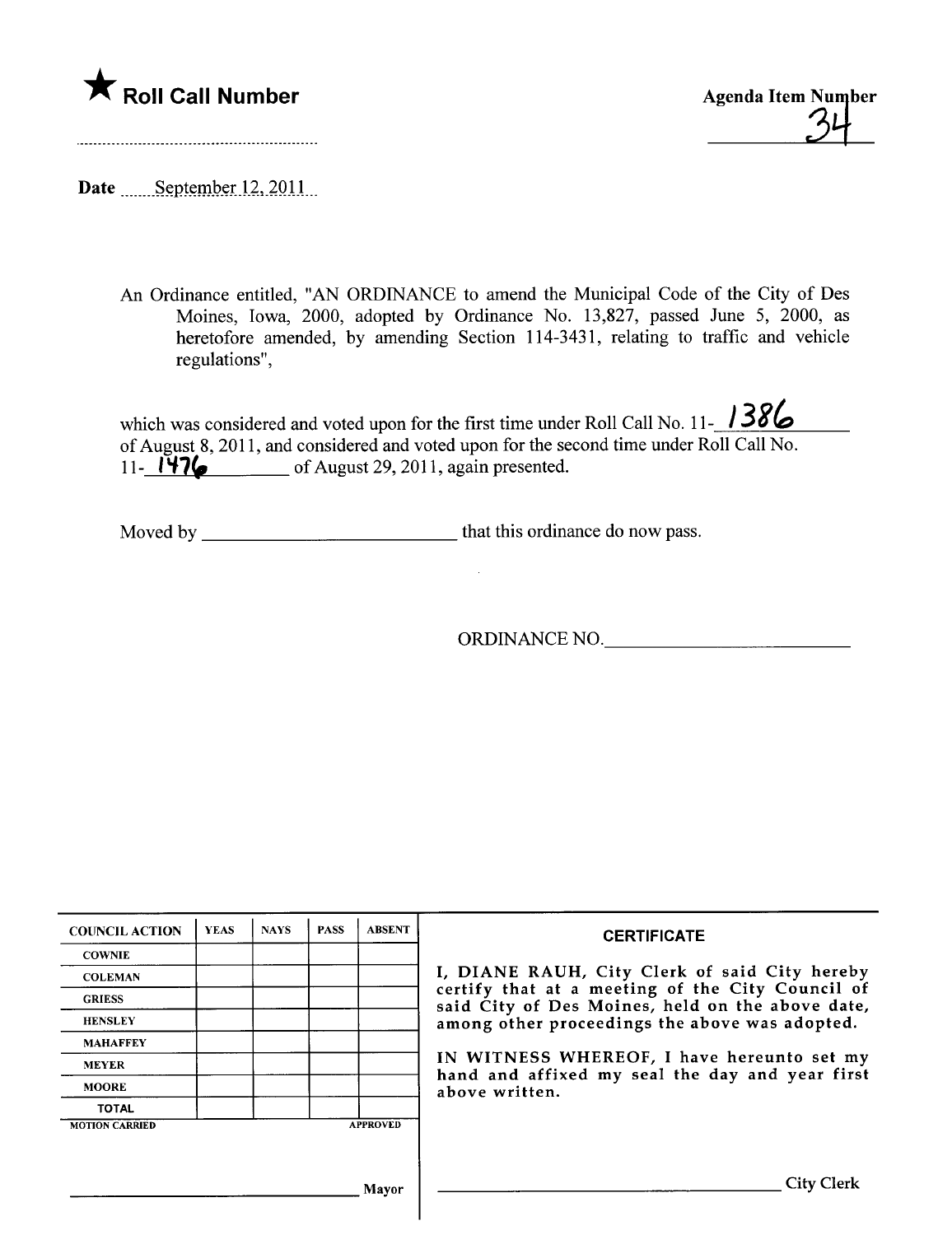

# AGENDA HEADING:

Amending Chapter 114 of the Municipal Code regarding traffic regulation changes as follows:

A. Commercial Loading Zone-South Side of Locust Street East of Fifteenth Street.

### SYNOPSIS:

Recommend approval of the staff recommendations, including first reading of the Ordinance regarding the traffic regulation changes.

## FISCAL IMPACT:

Amount: Minor costs for signing modifications.

Funding Source: 2011-2012 Operating Budget, Page 98, Engineering Department Traffic & Transportation - Sign Installation and Maintenance, ENGI00413.

### ADDITIONAL INFORMATION:

A. At the request of the owner, Mitch Eaton, of The Printing Station, 1420 Locust Street, Traffic and Transportation staff was asked to do a review of the parking situation in this area to provide a loading zone adjacent to their business. The business indicated that the parking lot adjacent to their building was no longer usable due to buckling of the pavement and the resulting irregular surface. A review of the area has determined that installing a commercial loading zone in this area, effective from 9:00 a.m. to 4:00 p.m. weekdays, would have little or no impact on the traffic in this area. The following recommended ordinance change would create the loading zone as requested.

Sec. 114-3431. Locust Street-Thirteenth Street to Fifteenth Street.

Locust Street, on the south side, from a point 250 feet east of Fifteenth Street to a point 50 feet east thereof. commercial loading zone. 9:00 a.m. to 4:00 p.m.. Mondav through Fridav.

PREVIOUS COUNCIL ACTION(S): NONE

BOARD/COMMISSION ACTION(S): NONE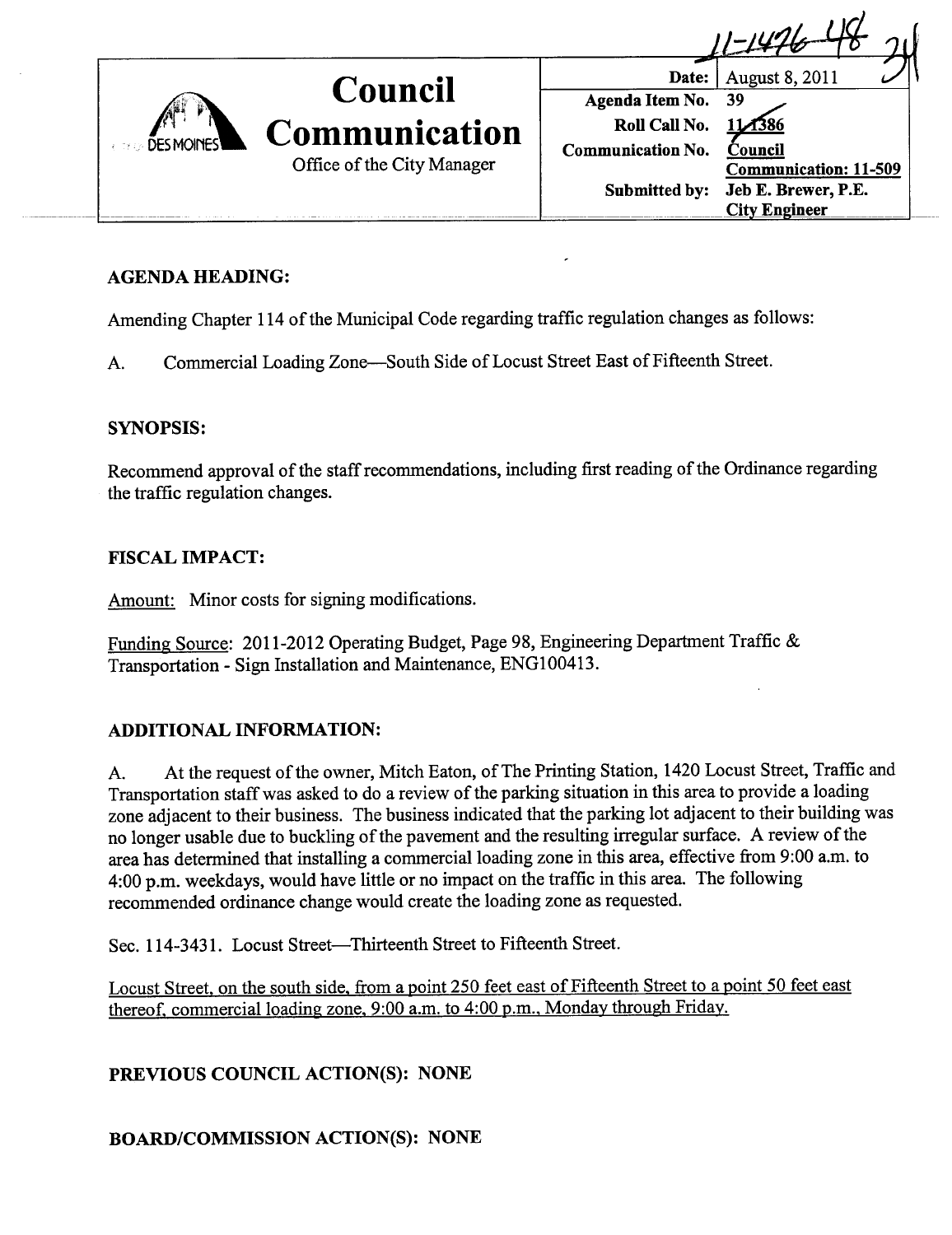#### ANTICIPATED ACTIONS AND FUTURE COMMITMENTS: NONE

For more information on this and other agenda items, please call the City Clerk's Office at 515-283-4209 or visit the Clerk's Office on the second floor of City Hall, 400 Robert D. Ray Drive. Council agendas are available to the public at the City Clerk's Office on Thursday afternoon preceding Monday's Council meeting. Citizens can also request to receive meeting notices and agendas by email by calling the Clerk's Office or sending their request via email to cityclerk@dmgov.org.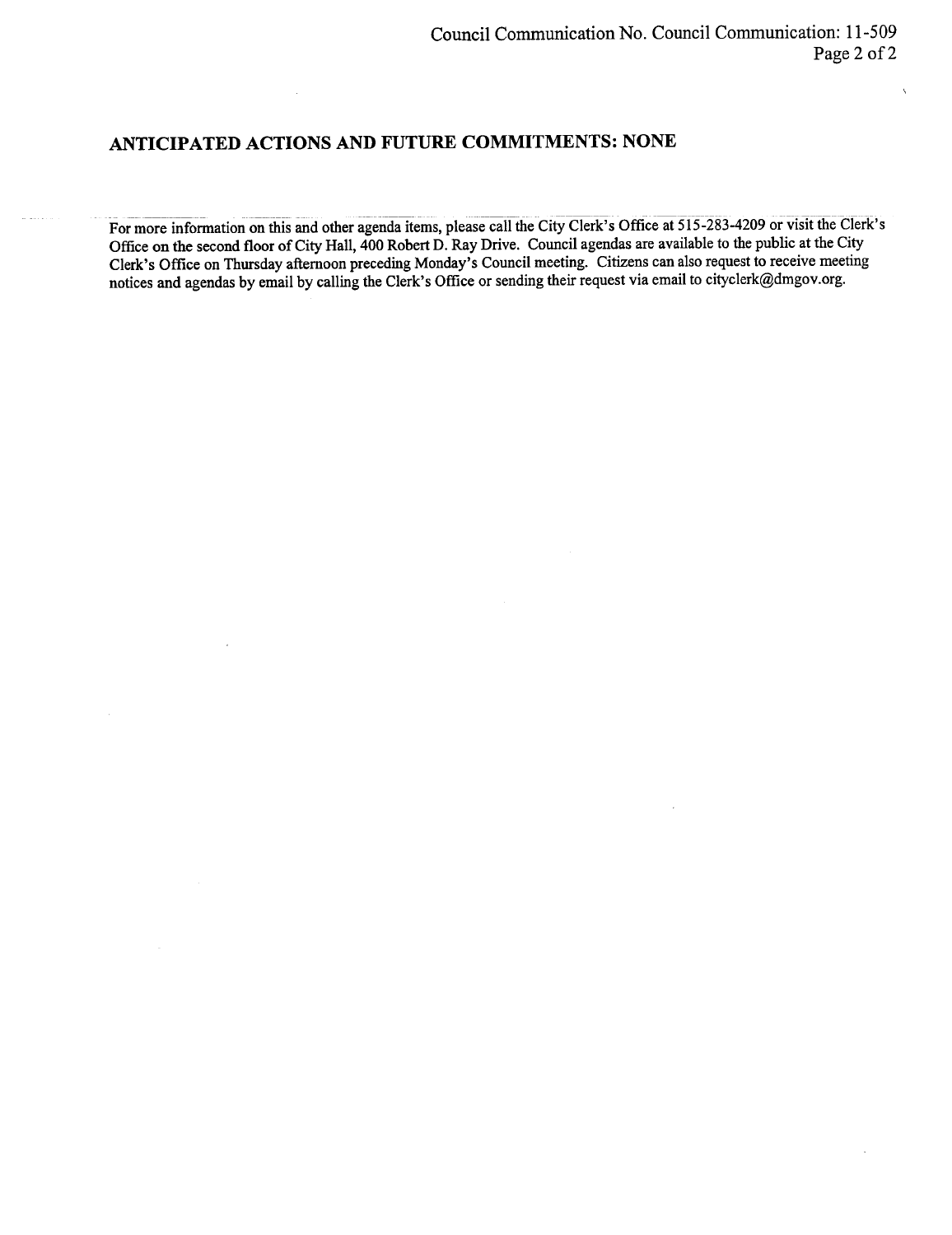$11 - 1476 = 36$ 

ORDINANCE NO.

 $\frac{48}{34}$ AN ORDINANCE to amend the Municipal Code of the City of Des Moines, Iowa, 2000, adopted by Ordinance No. 13,827, passed June 5, 2000, as heretofore amended, by amending Section 114-3431, relating-to-traffic and-vehicle regulations.

Be It Ordained by the City Council of the City of Des Moines, Iowa:

Section 1. That the Municipal Code of the City of Des Moines, Iowa, 2000, adopted by Ordinance No. 13,827, passed June 5, 2000, as heretofore amended, is hereby amended by amending Section 114-

3431 relating to traffic and vehicles, as follows:

See. 114-3431. Locust Street--Thirteenth Street to Fifteenth Street.

Locust Street, on the north side, from Thirteenth Street to a point 20 feet west thereof, no parking any time.

Locust Street, on the south side, from Thirteenth Street to a point 70 feet west thereof, commercial loading zone.

Locust Street, on the north side, from a point 20 feet west of Thirteenth Street to a point 90 feet west thereof, resident parking permit parking.

Locust Street, on the north side, from a point 110 feet west of Thirteenth Street to a point 55 feet west thereof, no parking any time.

Locust Street, on the north side, from a point 165 feet west of Thirteenth Street to a point 140 feet west thereof, resident parking permit parking.

Locust Street, on the south side, from a point 300 feet west of Thirteenth Street to Fifteenth Street, no parking any time.

Locust Street, on the south side, from a point 250 feet east of Fifteenth Street to a point 50 feet east thereof, commercial loadinq zone, 9:00 a.m. to 4:00 p.m., Mondav throuqh Fridav.

Locust Street, on the north side, from Fifteenth Street to a point 20 feet east thereof, no parking any time.

Section 2. This ordinance shall be in full force and effect

from and after its passage and publication as provided by law.

FORM APPROVED:

 $L.M$ sscer

Katharine J. Massier Assistant City Attorney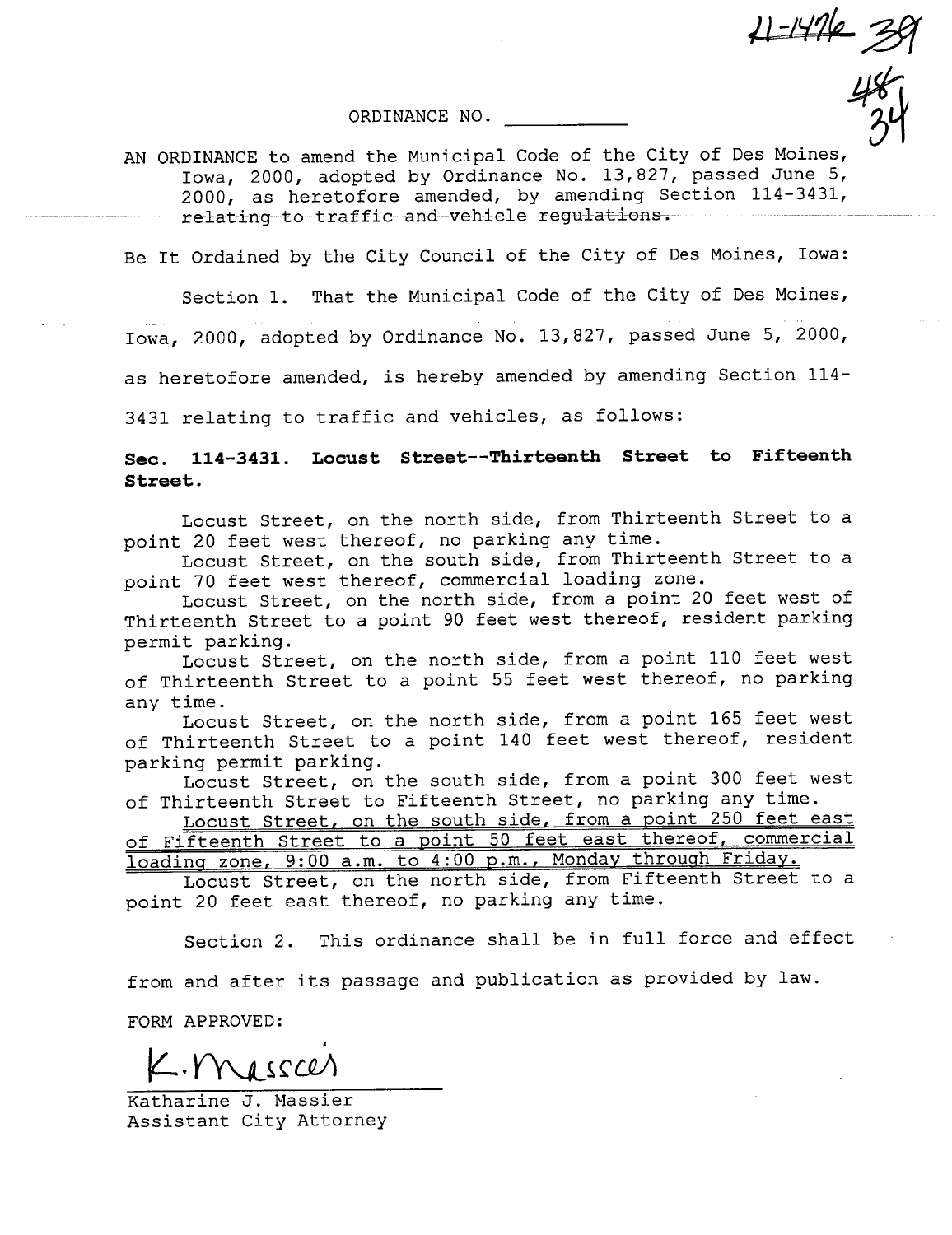AN ORDINANCE to amend the Municipal Code of the City of Des Moines, Iowa, 2000, adopted by Ordinance No. 13,827, passed June 5, 2000, as heretofore amended, by amending Chapter 114 Traffic  $\&$  Vehicle Regulations as summarized below. The complete text of the ordinance is available in the City of Des Moines City Clerk's Office, 400 Robert D. Ray Drive, Des Moines, Iowa, or on the City of Des Moines' website at www.dmgov.org.

## DES MOINES TRAFFIC REGULATION CHANGES

Amending Chapter 114 of the Municipal Code regarding traffic regulation changes as follows:

A. Commercial Loading Zone-South Side of Locust Street East of Fifteenth Street

FORM APPROVED:

Katharine Massier, Assistant City Attorney

T.M. Franklin Cownie, Mayor

Attest:

|                                         | I, Diane Rauh, City Clerk of the City of Des Moines, Iowa, hereby certify that the above and |
|-----------------------------------------|----------------------------------------------------------------------------------------------|
| foregoing is a summary of Ordinance No. | passed by the City Council of said City on                                                   |
| , signed by the Mayor on                | and published as provided by                                                                 |
| law in the Business Record on           | . Authorized by Publication Order No.                                                        |

Diane Rauh, City Clerk